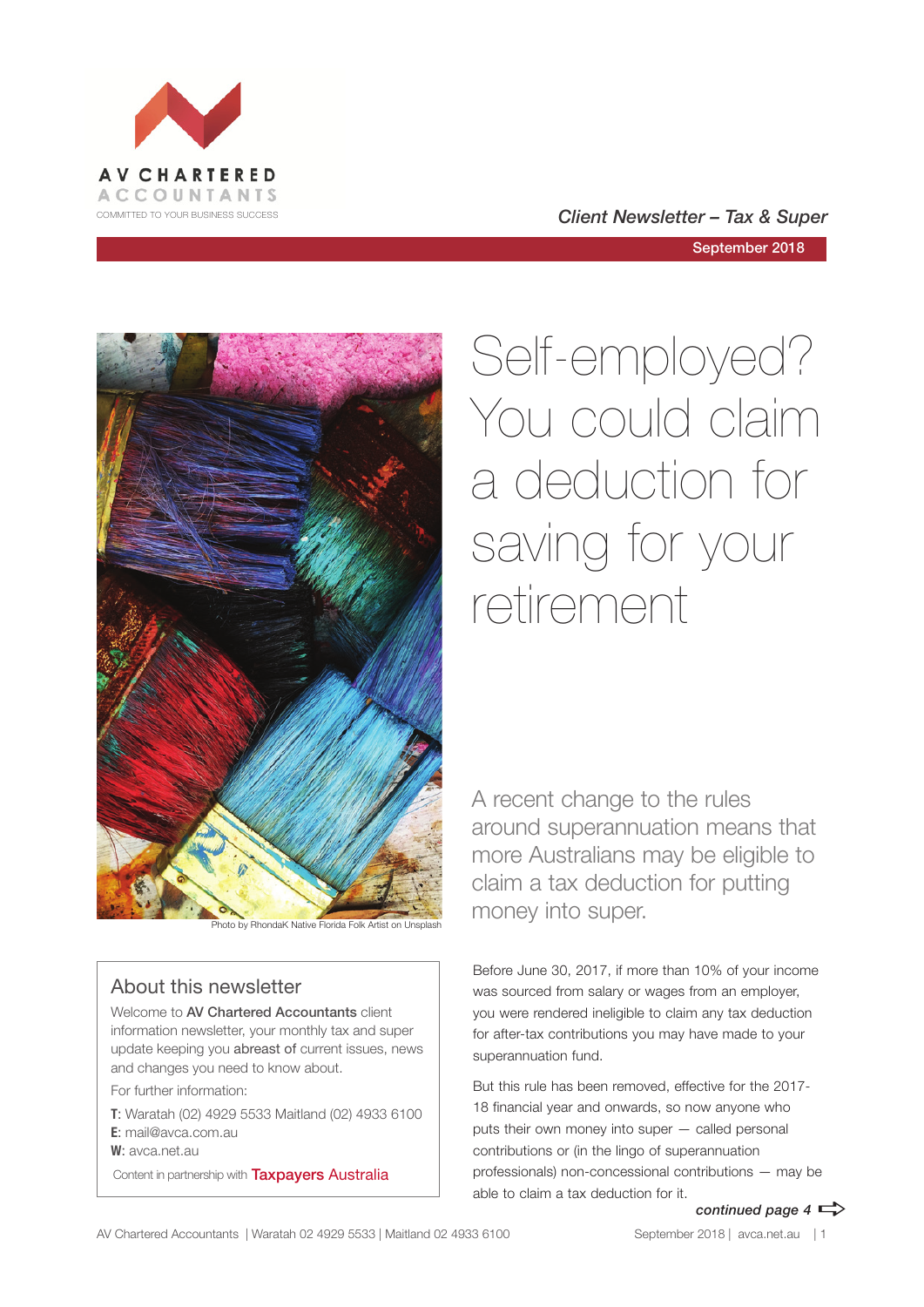# Shares and tax: A stockmarket investment primer



I nvesting in the stockmarket is a lot more common than it was years ago, with ordinary Australians having experience with shares and the stockmarket either directly or through managed funds or via their superannuation fund.

Recent research conducted by the Australian Securities Exchange (ASX) found that around 60% of Australians hold share investments outside of their institutional superannuation fund, and 31% directly own listed investments. Over the past five years the proportion of 18 to 24 year olds investing in shares has doubled from 10% to 20%, and over the same time the proportion for 25 to 34 year olds has increased from 24% to 39%.

From a simple taxable income point of view, owning shares means that the dividends these provide will form part of the shareholder's assessable income. But there are other tax implications, which may derive from, but are not limited to:

- participating in a dividend reinvestment plan
- participating in a bonus share scheme
- transactions the company you have invested in undertakes, such as takeovers and demergers.

Otherwise, the key tax issues most stockmarket investors need to be aware of are:

- you need to declare all your dividend income on your tax return, even if you use your dividend to purchase more shares, for example through a dividend reinvestment plan
- the costs you may be able to claim as tax deductions include management fees, specialist journals and interest on money you borrowed to buy the shares

Photo by Element5 Digital on Unsplash

- receiving bonus shares can alter the cost base (costs of ownership), from a capital gains point of view, of both your original and bonus shares
- in some demergers, you may be eligible to choose to rollover any capital gain or capital loss you make. This means you do not report your capital gain or capital loss the year the demerger occurs. Instead, you settle your tax obligations in the year that another CGT event happens to those shares
- if you receive a retail premium for rights or entitlements that you didn't take up, you need to declare these premiums as income on your tax return for the year.

#### **DIVIDENDS**

A dividend is assessable income in the year it is paid or credited to you. Your dividend statement shows the relevant date – often referred to as the payment date or date paid. Most dividends you are paid or credited will be in the form of money, either by cheque or directly deposited into a bank account.

However, the company may give you the option of reinvesting your dividends in the form of new shares in the company – this is called a dividend reinvestment scheme. If you take this option, you must pay tax on your reinvested dividends. The amount of the dividend received will form part of the cost base of the shares you receive.

Keep a record of your reinvested dividends to help you work out any capital gains or capital losses you make when you dispose of the shares.

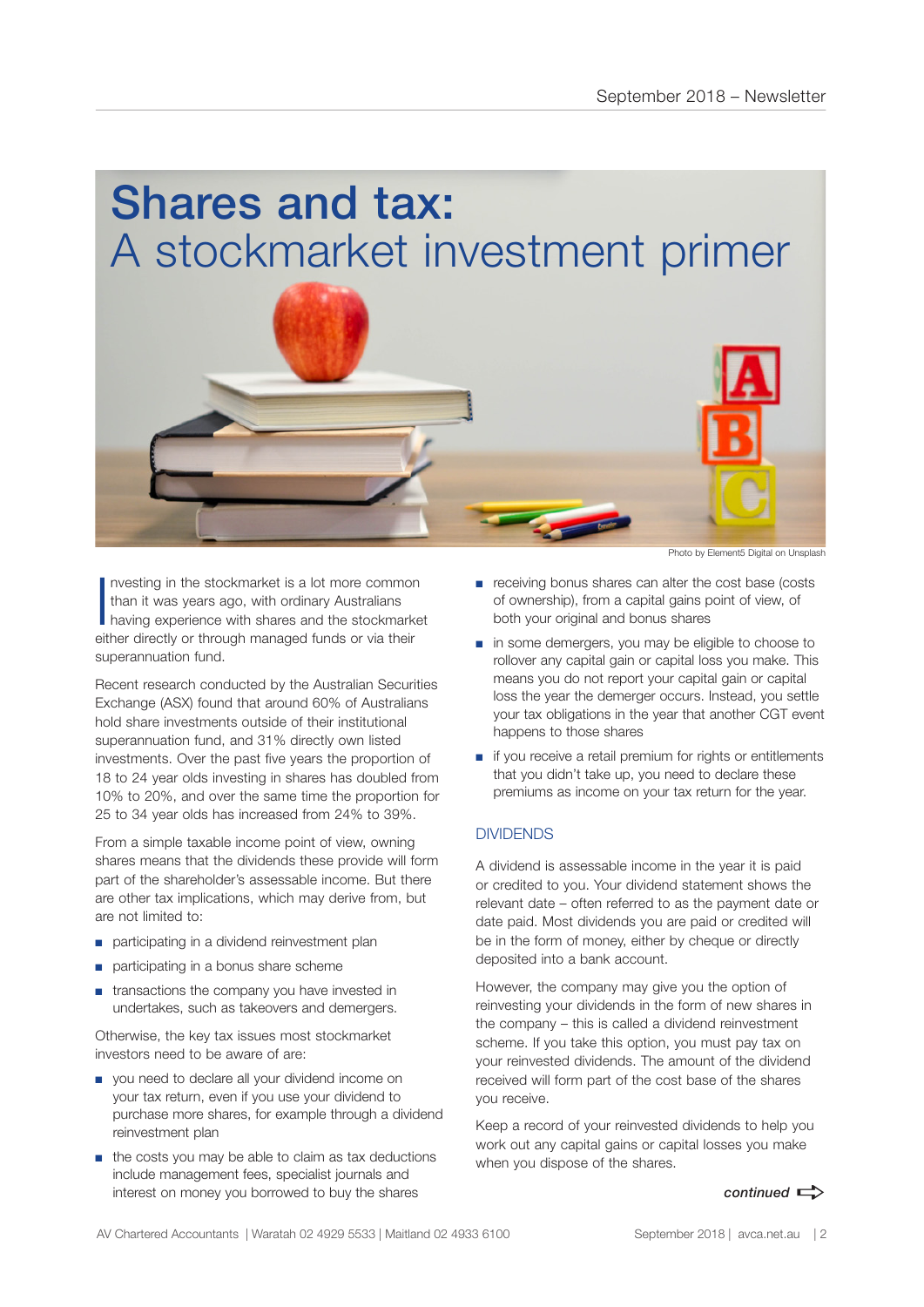#### Shares and tax: A stockmarket investment primer *continued*

#### BONUS SHARES, INHERITED AND GIFTED SHARES

Bonus shares are extra shares you receive for those you already hold in a company. If you dispose of bonus shares, you may:

- make a capital gain,
- have to modify your existing shares' cost base and reduced cost base in the company.

If you acquire shares as part of a deceased estate, you have certain tax obligations and entitlements for these shares. If you inherit shares:

- you treat inherited shares in the same way as any other capital gains tax assets
- where the deceased acquired the shares before 20 September 1985, you must use the market value on the day the person died, not the market value on the day you received the shares
- you must keep records, so you do not pay more tax than you need to.

It can also be the case that shares are gifted. A family member may give shares to relatives – for example, a parent gives shares to their child.

Giving shares: If you give shares as a gift, you:

- treat the shares as if you disposed of them at their market value on the day you gave them as a gift
- may have a capital gain or a capital loss.

If you give shares as a gift, a capital gains tax event occurs and you must include any applicable capital gain or loss in your tax return for the year you gave away the shares.

Receiving shares: If you receive shares as a gift, you:

- treat shares as though you received them at their market value on the date you received them
- have certain tax obligations and entitlements.

If you dispose of shares you received as a gift, you must use the market value on the day that you acquired the shares as the first element of your cost base.

#### **DEMERGERS**

A demerger occurs when a company restructures by splitting its operations into two or more entities or groups. If you own shares in a company that demerges, you may:

- receive new shares and/or cash
- be entitled to a demerger rollover.

Make sure you:

- are entitled to a rollover before you choose to use it
- declare any capital gains or losses you made under the demerger.

#### TRADER OR INVESTOR?

Share traders and share investors deal with income and expenses differently. A share trader conducts business activities for the purpose of earning income from buying and selling shares. A share investor invests in shares with the intention of earning income from dividends and capital growth, but does not carry on business activities.

Shares as business: A share trader is a person who carries out business activities for the purpose of earning income from buying and selling shares. For a share trader:

- receipts from the sale of shares constitute assessable income
- purchased shares are regarded as trading stock
- costs incurred in buying or selling shares including the cost of the shares – are an allowable deduction in the year in which they are incurred
- dividends and other similar receipts are included in assessable income.

Shares as investment: A shareholder is a person who holds shares for the purpose of earning income from dividends and similar receipts. For a shareholder:

- the cost of purchase of shares is not an allowable deduction against current year income, but is a capital cost
- receipts from the sale of shares are not assessable income – but any capital gain on the shares is subject to capital gains tax
- a net capital loss from the sale of shares can't be offset against income from other sources, but can be offset against another capital gain or carried forward to offset against future capital gains
- the transaction costs of buying or selling shares is not an allowable deduction against income, but are taken into account in determining the amount of any capital gain
- dividends and other similar receipts from the shares are included in assessable income
- costs (such as interest on borrowed money) incurred in earning dividend income are an allowable deduction against current year income.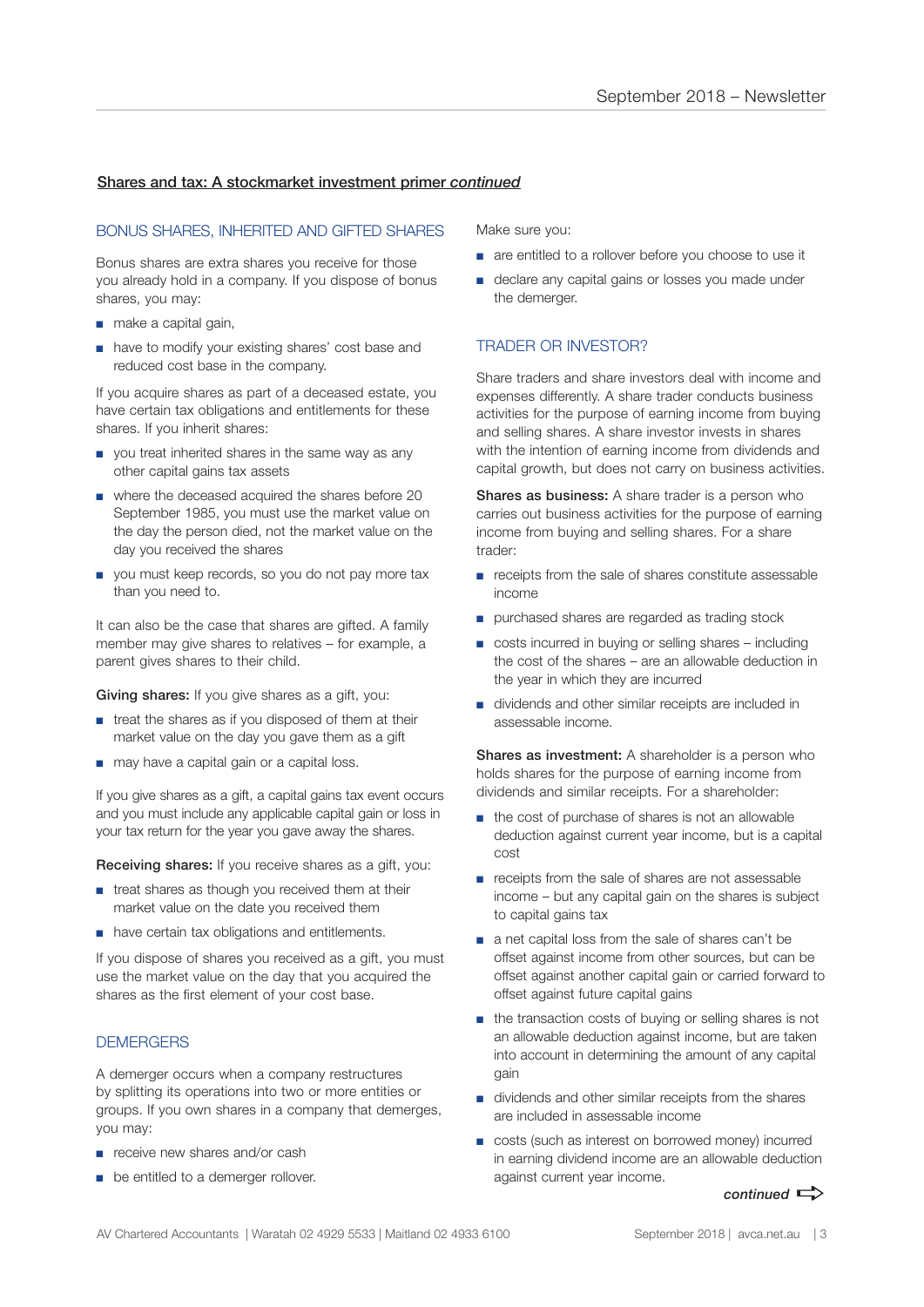#### Shares and tax: A stockmarket investment primer *continued*

#### DISPOSING OF SHARES

If you dispose of shares, you may make a capital gain or a capital loss, which must be reported in the income year you dispose of the shares. If you make a capital loss and you do not have other capital gains to offset it against in that financial year, you can carry it forward to later income years. To do this you will need to keep your taxation records.

If you dispose of shares you must:

- only apply the 50% discount where you held the shares for more than 12 months
- not reduce your capital gain by the 50% discount until after you have applied all your current year and/or carry-forward capital losses
- declare any capital gain or loss in the financial year you enter into the contract, not when you received the proceeds; if there is no contract, the CGT event happens when you stop being the owner of the shares
- use the reduced cost base if you make a capital loss; this does not include any costs you have already claimed as a deduction - for example, deductions for interest on a loan you took out to purchase your shares.

#### RECORDS YOU NEED TO KEEP

You need to keep proper records, regardless of who prepares your tax returns. You must keep:

- your acquisition and disposal statements (your "buy" and "sell" contracts) — keep these records for five years from the date you dispose of your shares
- your dividend statements keep these records for five years from 31 October or, if you lodge later, for five years from the date you lodge your tax return.

You will receive most of the records you need to keep from:

- the company that issued the shares
- your stockbroker or online share trading provider
- your financial institution, if you took out a loan to buy the shares.

There is of course a lot more to consider when investing in the stockmarket, but you can talk to this office should you need further questions answered.  $\blacksquare$ 

#### Self-employed? You could claim a deduction for saving for your retirement *continued*

The change means a lot more people, in particular the self-employed, will now be able to put their own money into retirement savings and be able to claim a tax deduction for doing so. Most self-employed people can claim a deduction for after-tax contributions they make until they are 75 years old.

If you're eligible and want to claim a tax deduction, you need to complete a "notice of intent to claim a deduction" form. You can get this from your super fund or the ATO website (or try typing the ATO's form identifier, which in this case is ATO NAT 71121, into an internet search).

Once you complete the form, send it to your fund (and make sure you get an acknowledgment from them). You must do this before the end of the relevant year for which you want to claim the deduction (and with enough time allowed for the exchange of notices). Then you can claim a tax deduction for the payments you made as part of your tax return.

It is important to note however that there is a limit to how much can be contributed. Both types of contributions to super — before-tax ("concessional", such as payments made by an employer) and after-tax ("non-concessional", as mentioned above) — have caps.

Concessional contributions are capped at \$25,000 a year, and non-concessional contributions are capped at \$100,000 a year. If you exceed the concessional cap, the excess is lumped in with your taxable income and taxed accordingly (there may be an extra charge to make up for the "late" collection of the tax involved).

Exceeding the non-concessional cap can mean that the excess is taxed at 47%. (For the latter, there is a "bringforward" alternative if you want to contribute more, which is governed by your fund's balance and your age, but ask us if this is a realistic option.)

Also, if you're eligible to claim a tax deduction for your personal super contributions, the amount claimed will count towards your concessional contributions cap.  $\blacksquare$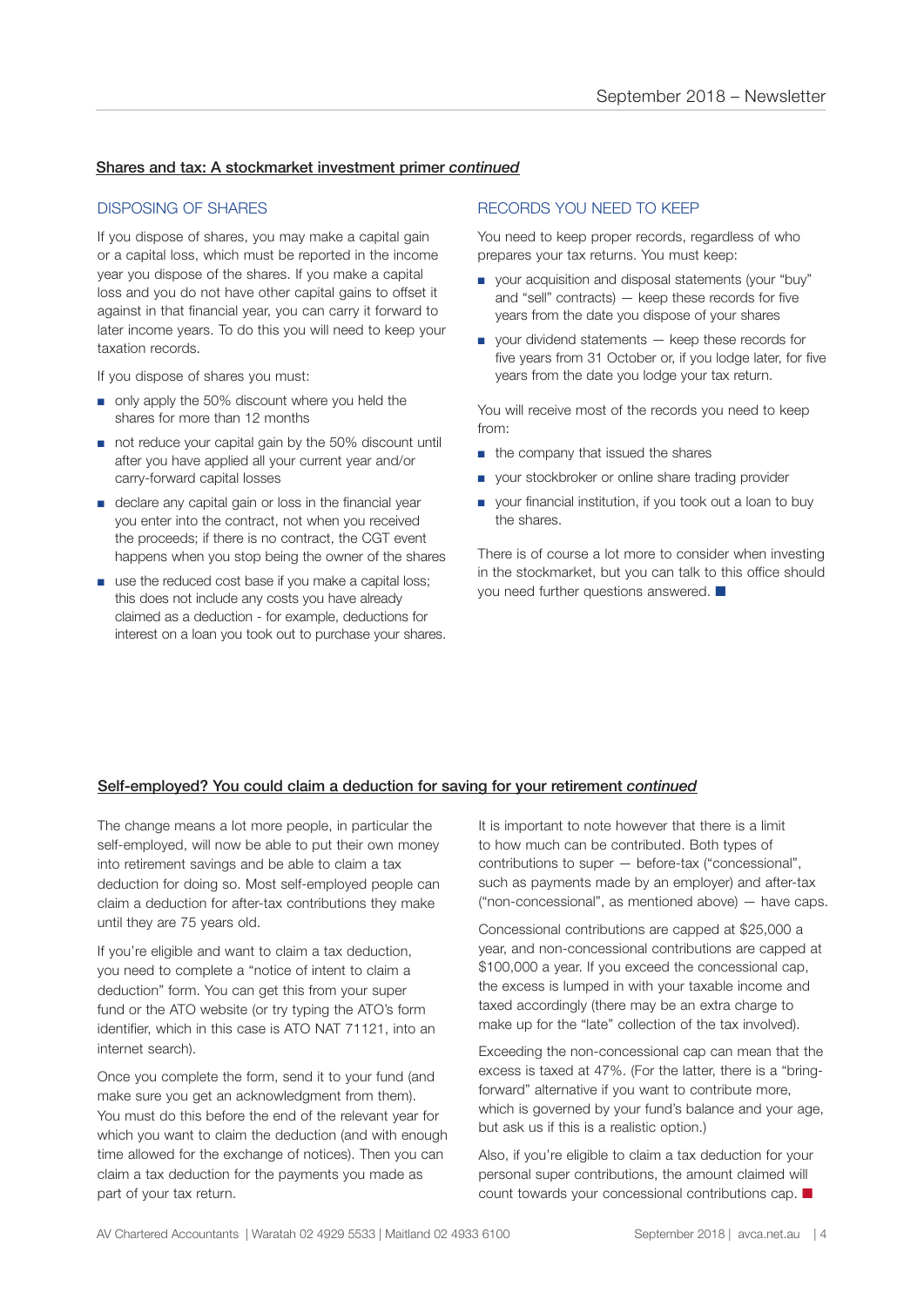# Have you had a change in creditable purpose for GST reporting purposes?

Sometimes your business may end up using an asset you purchased, such as a property for example, in a way that is different to what you had originally planned.

It pays to remember that if you claimed GST credits for assets that have had their intended use change from that originally planned, you need to report adjustments for this change in creditable purpose in your activity statement.

For example, if you constructed new residential premises to sell, but then rent it out, you will be required to make an increasing adjustment on your BAS. This will be required even if you still market the property for sale. You may also need to make an adjustment if you use the property for private purposes.

Adjustments are required for changes in creditable purpose because the GST credit originally claimed will either have been too much or too little.

Generally an adjustment will not be needed for a change in creditable purpose if:

- the value of the purchase or importation was \$1,000 (GST-exclusive) or less
- the value of the purchase or importation related to business finance was \$10,000 (GST-exclusive) or less.

### Adjustment periods

"Adjustment periods" are the reporting periods in which you have to account for any adjustments in an activity statement. An adjustment period for a purchase or importation is a reporting period that both:

- starts at least 12 months after the end of the reporting period you claimed a GST credit in (or would have claimed had the purchase or importation been creditable), and
- ends on 30 June (or, if none of your reporting periods end on 30 June, the reporting period that ends closest to 30 June).

The maximum number of adjustment periods in which you can make adjustments depends on the value of the purchase or importation, and also upon the nature of them (see tables below).

If you cancel your GST registration, your final reporting period is also an adjustment period for purchases and  $importations.$ 

| Adjustment periods for most purchases and importations                           |                              |
|----------------------------------------------------------------------------------|------------------------------|
| Value of the purchase or importation (GST-exclusive)                             | Number of adjustment periods |
| \$1,001 to \$5,000                                                               |                              |
| \$5,001 to \$499,999                                                             | 5                            |
| \$500,000 or more                                                                | 10                           |
| Adjustment periods for purchases or importations that relate to business finance |                              |
|                                                                                  |                              |
| Value of the purchase or importation (GST-exclusive)                             | Number of adjustment periods |
| \$10,001 to \$50,000                                                             |                              |
| \$50,001 to \$499,999                                                            | 5                            |
| \$500,000 or more                                                                | 10                           |

This information has been prepared without taking into account your objectives, financial situation or needs. Because of this, you should, before acting on this information, consider its appropriateness, having regard to your objectives, financial situation or needs.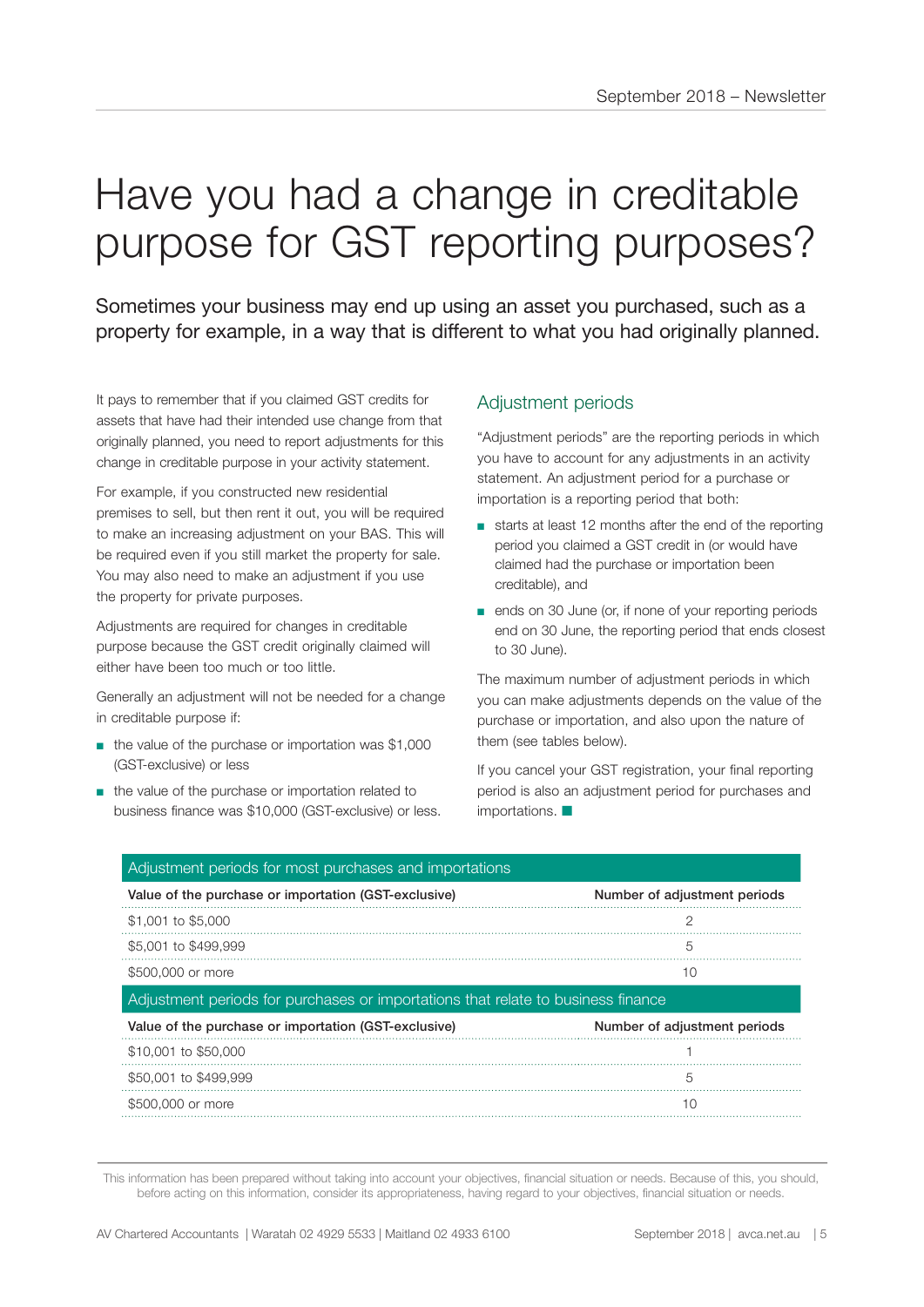## **Will new LRBA rules stymie your SMSF contribution plans?**



Photo by Simon Rae on Unsplash

An "integrity" measure, which aimed to stop SMSF trustees from manipulating their total superannuation balance in order to keep below the \$1.6 million threshold, may have the unintended outcome of reducing the appeal of LRBAs.

Legislated changes to limited recourse borrowing arrangements (LRBAs) in regard to calculating an SMSF member's total superannuation balance (TSB) amends quite recently introduced rules so that the TSB calculation may or may not (depending on meeting certain conditions) be required to include the outstanding amount of the fund's LRBA loan.

The previous measure that the new legislation amends, which was introduced with the 2017-18 federal budget, had the aim of preventing SMSF members from manipulating their TSB to keep it below the \$1.6 million threshold.

The amount of TSB is an important factor, as the rules state that a TSB as at June 30 of a previous year will determine eligibility to several concessions written into the SMSF landscape — such as being able to make non-concessional contributions, access to tax offsets, using the segregated assets method in calculating exempt-current pension income, and being able to use the unused concessional contributions cap carryforward rules.

The proposed changes (the legislation is still in the Senate at the time of writing) are to apply from July 1, 2018, and propose to include a member's share of the outstanding value to an LRBA in their TSB at a particular June 30 where:

- the LRBA loan is a related party loan, or
- the member has met a condition of release with nil cashing restrictions (such as retirement, turning 65 or a terminal medical condition).

Affected funds will be required to proportion any outstanding LRBA loan balance between members to calculate each one's TSB. Importantly, it will pay to remember that if the lender is not a related party, the calculation will only apply to members who have met a full condition of release. Otherwise the new rule applies to all members with interests supported by assets that come under the LRBA.

The new legislation will capture any new LRBA for members who meet a full condition of release (and remember, every member will do so at some stage). This means they will be required to include their share of the outstanding balance of any new LRBA taken out after July 1, 2018 in their TSB on June 30. Indeed, should the proposal become law, some members will find they may need to wind up their LRBA if they wish to continue to make more non-concessional contributions to their fund should the LRBA balance cause them to exceed the \$1.6 million limit.

The following questions and answers may clear up further considerations for the funding of SMSF assets post July 1, 2018.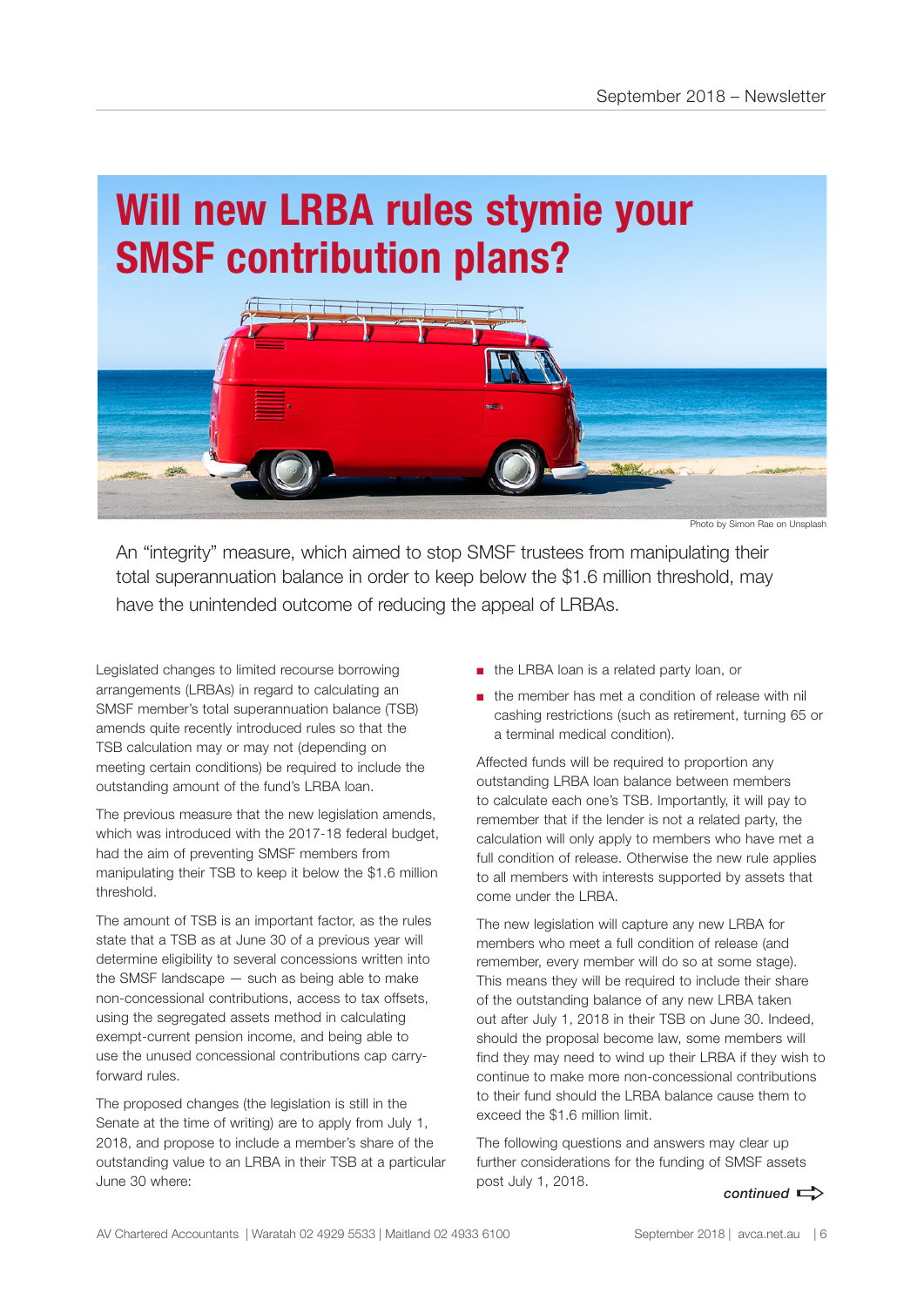#### Will new LRBA rules stymie your SMSF contribution plans? *continued*

For fund members under 65 years of age in accumulation phase, when will the debt for a post-June 30, 2018 LRBA affect their TSB, which may therefore have an affect on an individual's (non-concessional) contributions cap?

**ANSWER:** Where the LRBA lender is an arm's length party, such as a bank, their share of the outstanding LRBA debt will only count towards their total superannuation balance (TSB) and therefore have the potential to affect their non-concessional contributions cap when the fund member attains 65 years of age or satisfies another condition of release with nil cashing restrictions.

Where, however, the LRBA lender is a related party or an associate, then the LRBA debt will immediately count towards the fund member's TSB, potentially affecting the permitted level of the LRBA debt and the ability of the fund member to make further nonconcessional contributions. As a result, we are still likely to see related party lenders in LRBAs where the fund members' account balances and LRBA debt are not sufficiently high enough to be affected by the contribution caps.

**Q** If the rate of interest for a pre-July 1, 2018 LRBA has been zero or less than commercial rates in the past, what are the implications for the SMSF post-June 30, 2018?

**ANSWER:** The income deemed to have been generated from the interest payments foregone will be taxed as non-arm's length income under the rules, and at a flat rate of 45%.

SMSFs are permitted to invest in fixed unit trusts that meet the requirements of the regulations. To what extent are fixed unit trusts a substitute for an LRBA?

**ANSWER:** The reasons why LRBAs largely replaced regulated fixed unit trusts following the advent of LRBAs in 2007 are also the reasons why they are a very limited substitute for LRBAs. The trustees of fixed unit trusts are subject to borrowing restrictions, and can only hold ungeared real estate and cash as trust assets. Non-SMSF unitholders in such fixed unit trusts can borrow in their capacity as unitholders, but cannot use the trust property as security for their borrowings.

**Q** If the unit trust in which the trustee of an SMSF has invested turns out to be a nonfixed unit trust, for example units can be issued or transferred at nominal values, what are the taxation implications for the SMSF?

**ANSWER:** As a non-fixed, hybrid or discretionary unit trust is not a permitted investment for the unit trust, income generated will be taxed as non-arm's length income at a flat rate of 45%.

**Q** Are there other trust alternatives for SMSFs to regulated fixed unit trusts?

**ANSWER:** Yes there are. A private fixed unit trust in which an SMSF, together with the fund members personally and their associates, does not hold a controlling interest, is not subject to the borrowing restrictions; nor is the debt of such a fixed unit trust counted as an asset for contributions cap purposes. An example of such a fixed unit trust is a unit trust with the trustees of two SMSFs not associated with each other each holding 50% of the units, neither holding casting votes. The challenges with these trusts are first finding compatible non-associated investors and second dealing with the situation where only one investor wishes to exit from the fixed unit trust.  $\blacksquare$